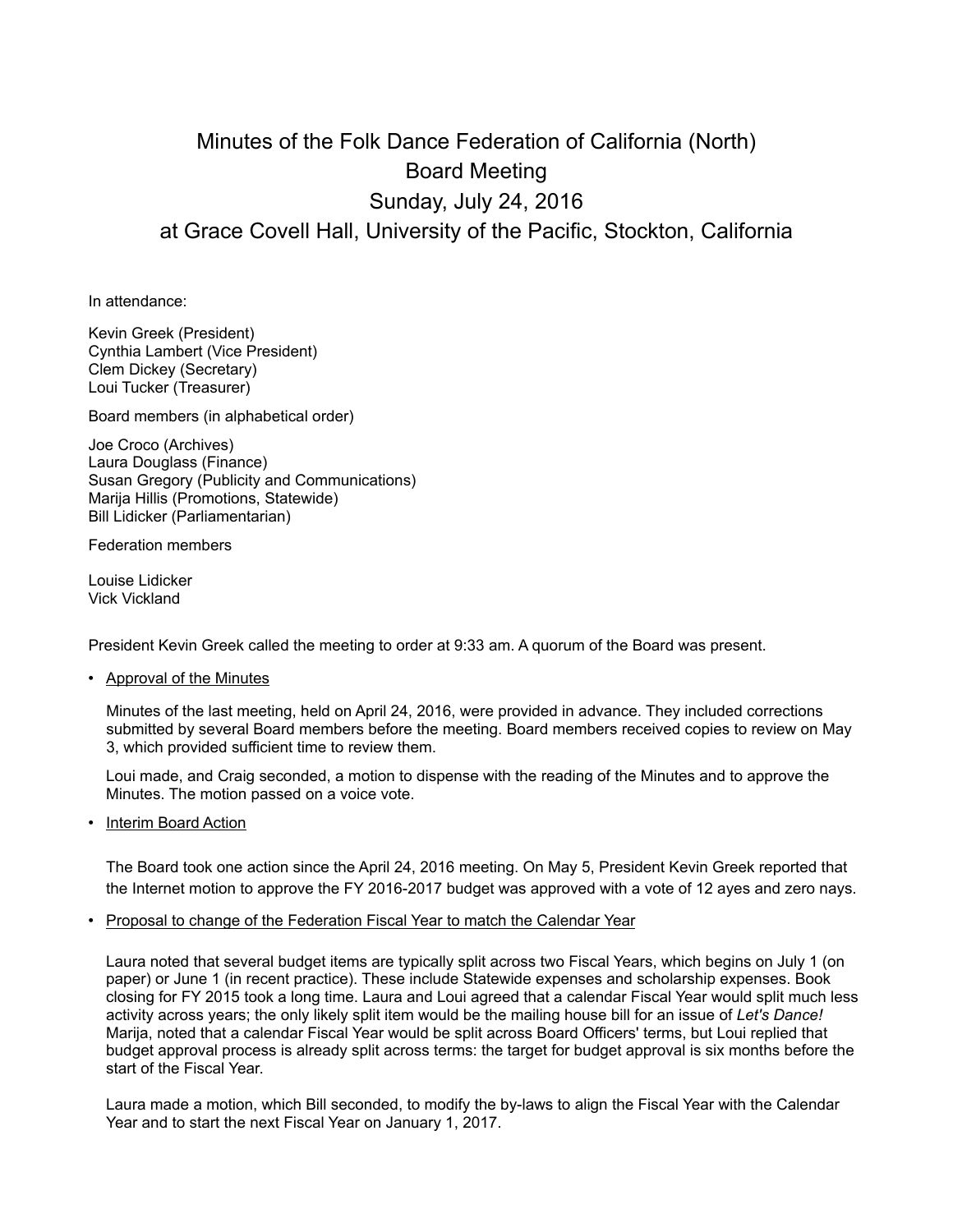At the next Board Meeting, Laura will present an adjustment to the current (FY 2016-2017) budget which will end that budget on December 31, 2016. Bill will develop by-laws wording to be proposed by the Board, published in *Let's Dance!*, and then voted on by the Board. The first Board vote will probably be conduced by e-mail; the second Board vote may be held no sooner than one month after publication of the proposed change.

## • Jim Kaumayer Endowment

Kevin reported that Jim Kaumayer has donated \$25,000 to help the Federation promote folk dancing.

The Board discussed which promotions might be effective, with respect to content, media and target audience.

Suggestions for content included video of dancers followed by short talking-head testimonials, and use of the written testimonials, (Marija had collected some written testimonials at Statewide 2016; we might use those.)

Proposed media included YouTube, billboards, and Facebook ads. Newspapers were considered ineffective at reaching a younger audience.

Loui noted that our ads need to be regional, and should target other dancers and young people. Attracting younger people might be done in stages: lower our collective age by bringing in 40-year-olds, then 20-yearolds.

East Bay and San Francisco have Balkan bands which attract a young audience, but there are none in the South Bay or Sacramento. The Federation could sponsor Balkan band events in the South Bay; the bands are willing to travel. Kevin has talked to Greg Jenkins, who is interested in doing this. Loui noted that Balkan bands tend to have loud music and typically play in conjunction with a liquor bar, which would not work with our usual venues.

Bill recommended that we to establish a procedural structure, that we formally set this up as an endowment, and that we establish a committee to administer it.

Laura suggested that a professional ad agency might help us appeal to our target audience. Loui suggested putting an item in *Let's Dance!* asking members for input.

Laura suggested modifying the Publicity Committee's role from funding publicity to actively developing it – given ideas. Perhaps the Committee could execute proposals, rather than simply funding them as it does today. Loui suggested publishing an item in *Let's Dance!* asking (1) do you have ideas, (2) would you like to work on it, or know someone who can?

Bill made a motion, which Loui seconded, that we set up an endowment fund named "The Jim Kaumayer Endowment" for the purpose of promoting folk dancing generally. Laura noted that he might not want his name associated with the fund. There was general agreement that we might change the name later or not use his name in promoting the fund. Loui, Susan and Kevin will work on the wording. The motion passed on a voice vote.

## • Book Publishing Proposal

Kevin reviewed the book proposal from Human Kinetics which he had introduced at the April Board Meeting. The book would describe movement and styling, but the bulk would be dance descriptions with web links. Laura intends the book to accommodate a spectrum of students from children to seniors. Dances would be chosen to be easily danceable, comprehensive in geography and style, and learnable from text or video. Loui characterized it as an update to *Dance A While*, but smaller. Stockton syllabi would be the preferred source for dance descriptions.

Kevin asked for ways to get more people involved in the book. Clem said that Jean Marie Hughes might be interested. Laura has talked to Bruce Mitchell, but his current priority is the impending relocation of the Lawton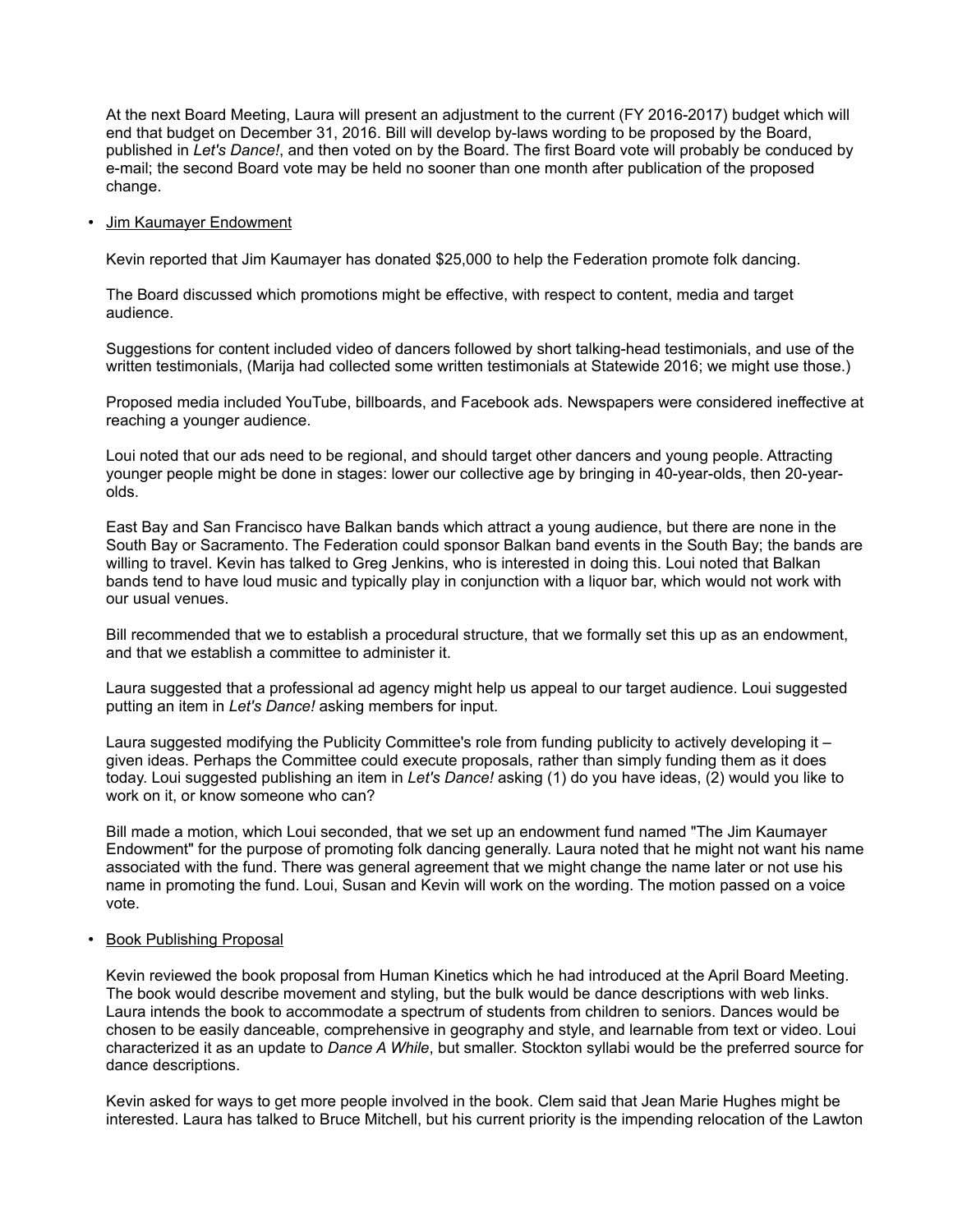Harris Collection in the University of the Pacific Library. Laura proposed doing some work on the structure of the book before recruiting additional people. Kevin agreed, and will work with Laura on the structure.

## • 2016 Officers' Ball – October 15 in Palo Alto

Loui reported that the format will be similar to previous years. The Institute committee is working on teachers and dances. The details will be announced in *Let's Dance!* October issue, or possibly in the September issue. Loui and Lucy need to determine the cost before the announcement.

• New home for Stockton's Lawton Harris Collection sought

The Lawton Harris Collection of folk dance material, currently housed in the University of the Pacific Library, is looking for a new home; The Library wants the space which it now occupies. Adony has volunteered his warehouse for the vinyl records, and Laura noted that the collection could conceivably fit in somebody's house. Loui warned that an institution will not accept a collection unless it comes directly from another institution due to worries about pilferage and physical contamination, and that Stanford has already deaccessioned some material.

Loui noted that one lady had suggested a two-story (dance floor plus library) Federation building financed by crowdsourcing, As precedents Loui cited the dance hall used by the NFO in Orlando, Florida (Whirl and Twirl Square Dance Center) and the Avalon Ballroom in Boulder, Colorado. Laura noted that the Bay Area real estate is particularly expensive, that maintenance costs are an additional expense, and that placing the Lawton Harris collection with the Federation would likely end the chain of custody with us.

• President's report (Kevin)

As written in the last President's column, 20 people started "Mountain View Dance Workshops" group on meetup.com. The group has grown to 400 people. The members study a dance on YouTube and then meet up to learn it. Kevin now runs the group. He is looking for people who will help introduce newcomers to dance, and is looking for other groups which dance in the Mountain View area. He takes the group to a different location each meeting; meetings frequency is roughly monthly. Loui noted that meetups must typically provide variety and the opportunity to meet new people, as opposed to simply hosting an activity.

• Statewide 2016 (Bill and Marija)

Statewide made \$5087 net, plus an addition \$30 as more t-shirts have been sold since that accounting. Over 200 people came. Over 100 paid in advance; another 100 made some appearance. Eileen Kopek gave Statewide a nice write-up in the latest *Let's Dance!* Marija cited Chubritza as a big draw, and Cynthia noted that Berkeley's more central location drew more people than would a Peninsula location such as Palo Alto.

Loui made a motion, seconded by Joe, to thank the Berkeley Folk Dancers for their time and organizational skills by making a donation to their treasury of \$500. The motion passed on a voice vote.

Bruce Mitchell has inquired about holding 2018 Statewide in Sacramento, but has not yet submitted a proposal to the Sacramento Folk Dance Council.

• Archives (Joe)

Loui reported that material from Zora Mae Torbun's collection and Mel Harte's collections – mostly costumes – had been donated to the Stockton Folk Dance Camp.

Treasurer (Loui) – written report distributed

• Membership (Alicia La Fetra/absent) – written report included

Kevin read the names of the new members. Clem made, and Marija seconded, a motion to approve the report. The motion passed on a voice vote.